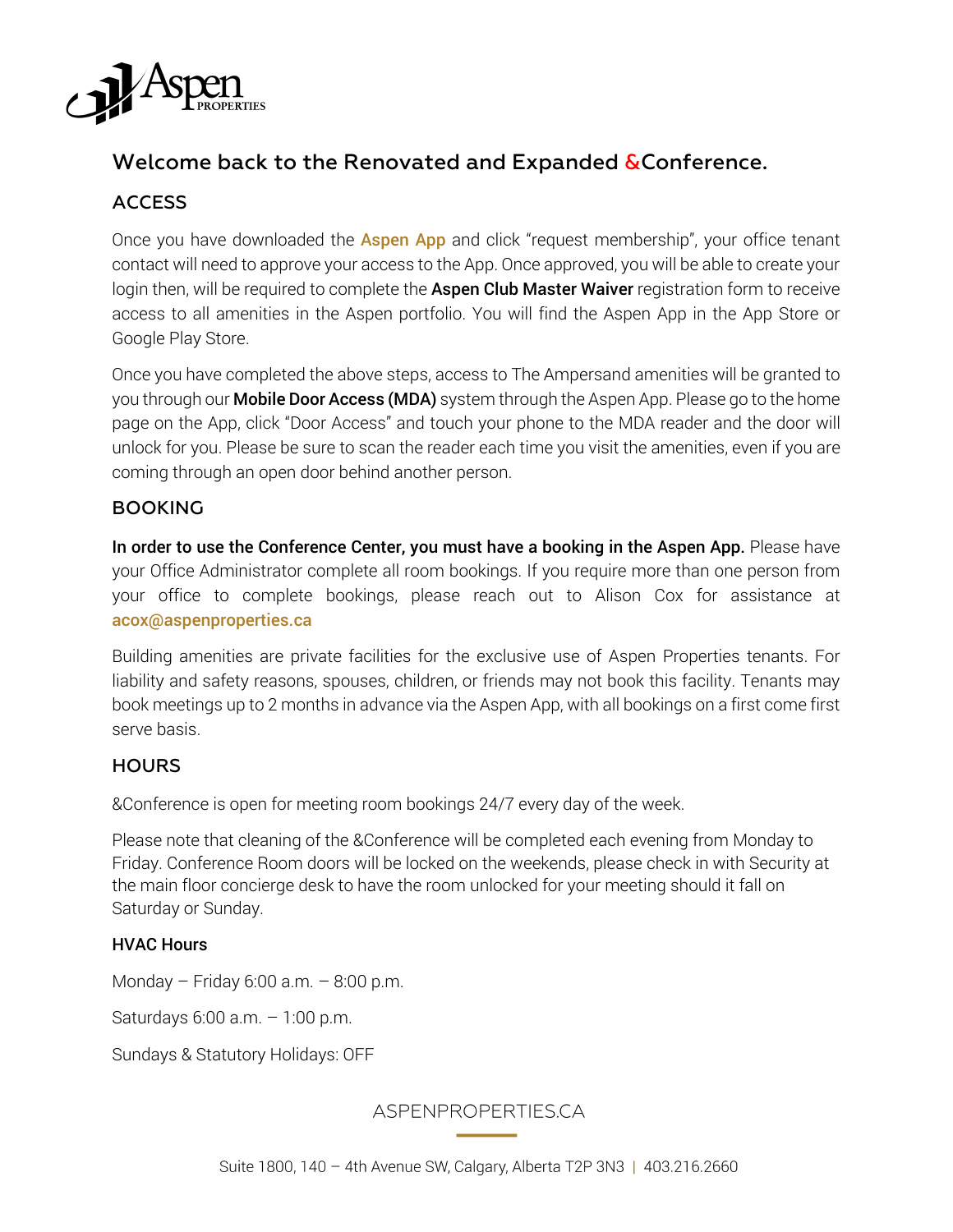

Should you require extra HVAC on the weekend, please contact Alison by the Thursday prior to the weekend by no later than 4:30 pm.

#### AV Assistance Hours

Should you require Audio Visual assistance, Alison is available Monday to Friday from 8 am – 4:30 pm to help you set up your meeting. Please note there is no AV assistance on weekends, please arrange an AV walkthrough with Alison prior to the weekend to ensure you know how to operate The Conference Center systems.

## PRIVATE EVENTS

&Conference is open for Private Function bookings from 7:00am – 11:00pm any day of the week.

Tenants may book events in the Conference Center up to 6 months in advance. If your event occurs outside of regular Conference Center hours (weekdays after 6:00 pm or on weekends), there will be no credit charge to use the facility. Should you wish to host an event in our Conference Center, please reach out to Alison Cox at **acox@aspenproperties.ca** for further information.

# &CONFERENCE ROOM DESCRIPTIONS

#### MAIN RECEPTION

Located just inside the main entrance to &Conference is a lounge area with soft seating and a small galley kitchen with a sink, refrigerator, Vivreau water tap (cold, hot and sparkling water), to allow for a quick break before getting back to work or heading home. This area is an excellent prep area for any catering for your event.

#### CONFERENCE ROOM A

This room comes equipped with 2 new 133" screens with 2 LCD projectors, a multitude of audio and video capabilities including conference call equipment. Lapel microphones and handheld microphones are available on request. Conference Room A has a capacity of 90 persons, if arranged in theatre style.

There is the ability for external AV companies to connect to our in-house audio and video system with the necessary control.

An operable wall will separate Conference Room A and Conference Room B. The 2 rooms can be combined for a total capacity of 260 in a theatre style seating arrangement.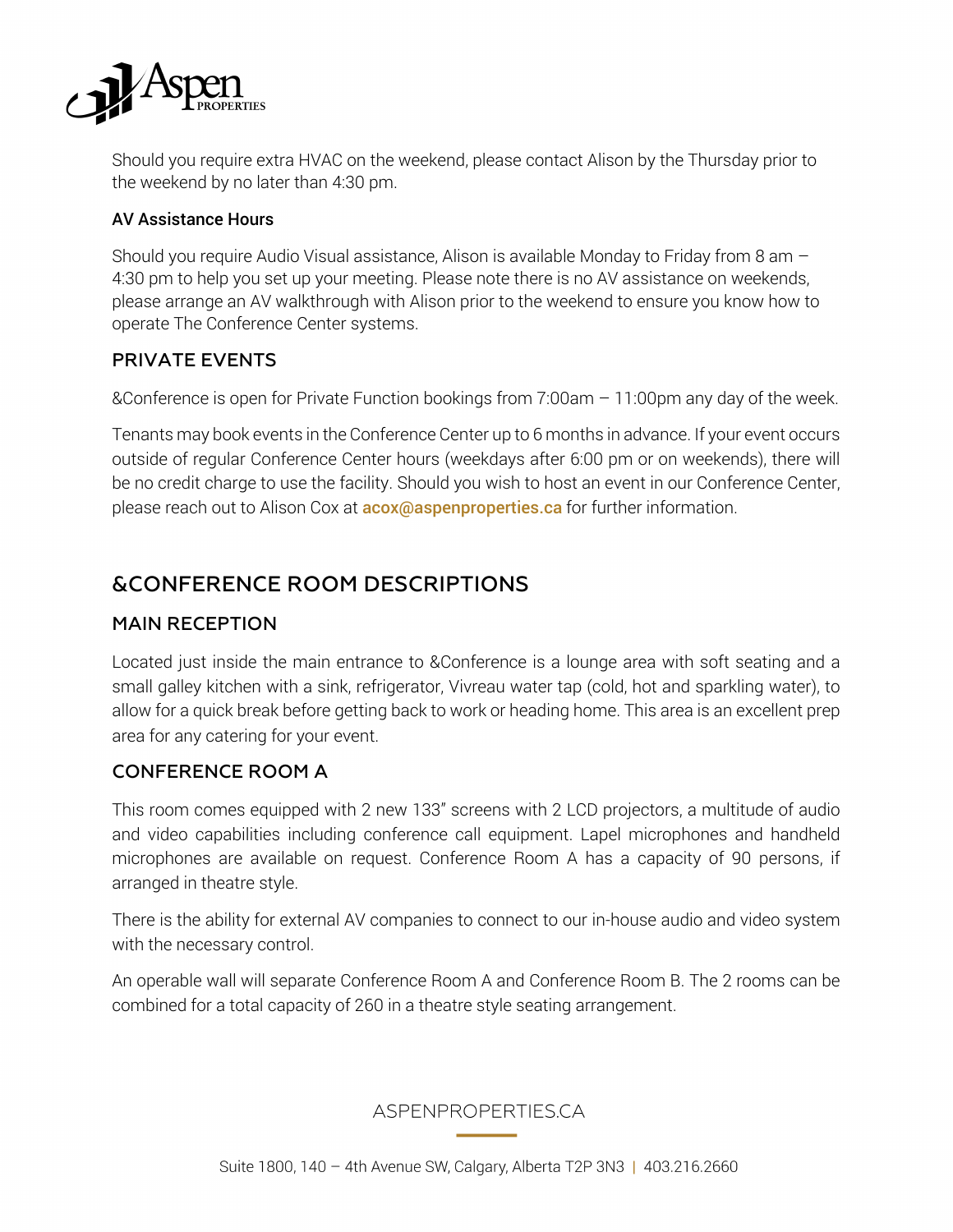

## CONFERENCE ROOM B

This room comes equipped with 1 new 133" screen with LCD projector, and a multitude of audio and video capabilities, including conference call equipment. Lapel microphones and handheld microphones are available on request. Conference Room B has a capacity of 60 persons, if arranged in theatre style.

An operable wall will separate Conference Room A and Conference Room B. The 2 rooms can be combined for a total capacity of 260 in a theatre style seating arrangement.

## CONFERENCE ROOMS C & D

This combined room comes equipped with 2 new 4K 65" TV's*,* and a multitude of audio and video capabilities, including conference call equipment. Lapel microphones and handheld microphones are available on request.

An operable wall will separate Conference Room C and Conference Room D. The 2 rooms can be combined for a total capacity of 40 in a theatre style seating arrangement or have a capacity of 20 if booked separately.

## C & D PRE-FUNCTION AREA

Located just outside of Conference Rooms C and D is a lounge area with soft seating and a counter area with a Vivreau Water tap (cold, hot and sparkling water). This is a flexible area for setting up catering or to take a break from a meeting. Please note if you want the reception area all to yourself, you will need to book the entire Conference Center.

## CONFERENCE ROOM E

This room comes equipped with 1 new 120" screen with a 4K LCD projector, and a multitude of audio and video capabilities, including conference call equipment*.* Lapel microphones and handheld microphones are available on request.

Capacity for this room is 40 people and it is set up as a permanent classroom. The room is built on 3 tiers with fixed work surfaces. Each station has an electrical supply for individual computer plug ins.

## MEETING PODS 1 & 2

These rooms are set up boardroom style with room for 8 people around a 40" screen with HDMI capability overlooking the main plaza.

## ADDITIONAL AV - AVAILABLE BY REQUEST

Television Cart, Flipcharts, External AV Company access, Wireless Internet, Dedicated data connections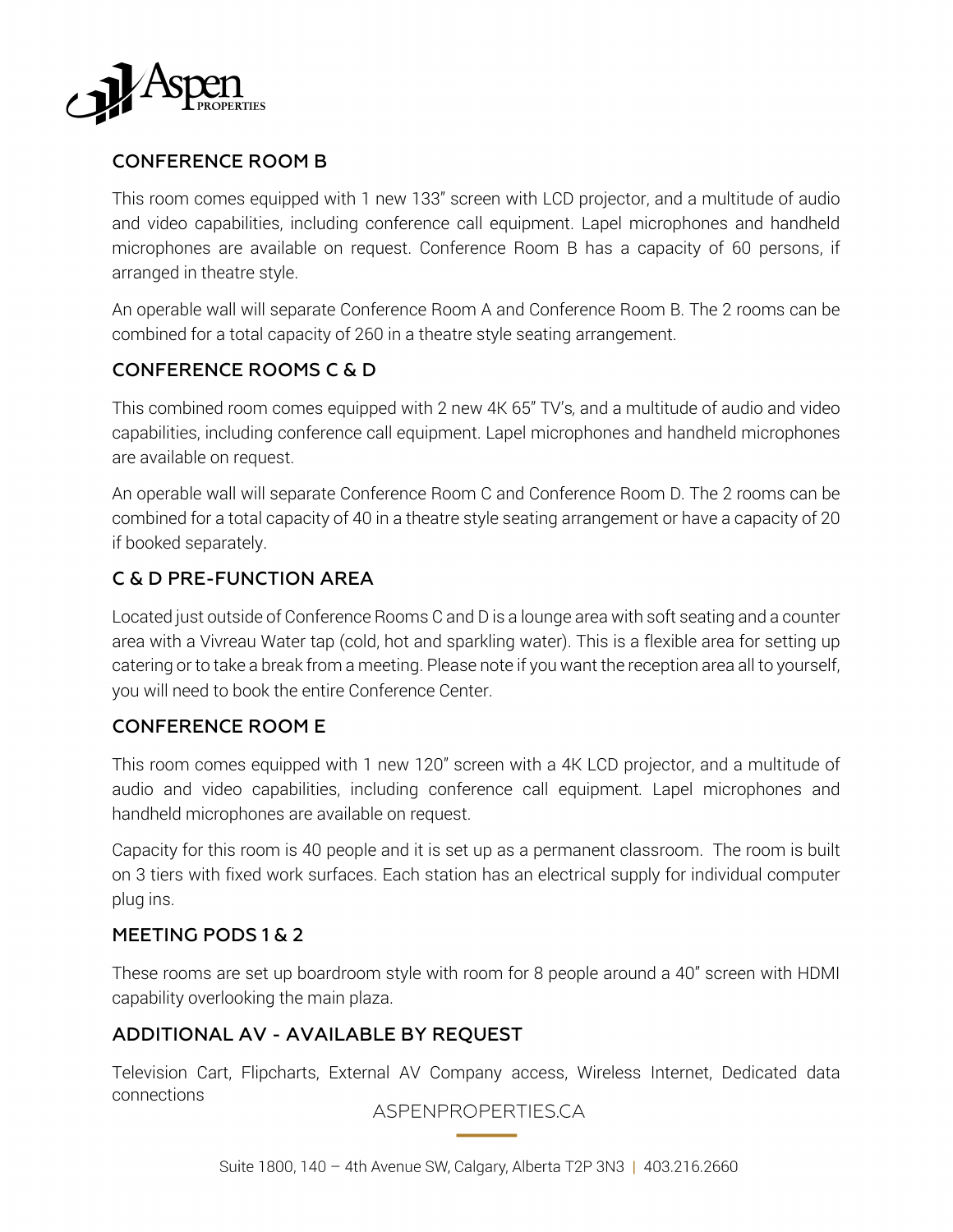

# FURNITURE SET UP / TAKE DOWN

If you have specific furniture layout or AV requirements for your meeting, please contact acox@aspenproperties.ca or 403.231.4308. All furniture set up and take down is charged at \$30.00 per hour (this includes GST and Administration fee) and will be invoiced to you after your event. Should you need any help setting up the AV equipment the day of your meeting or would like to schedule a test run of the equipment in advance of your meeting, please contact Alison.

## &CONFERENCE KITCHEN

If you wanted to serve non-alcoholic beverages during your meeting, the kitchen is fully stocked with mugs and water glasses, as well as two dishwashers to place used glasses after your meeting. The kitchen includes a complimentary Keurig machine, you must supply your own pods should you wish to use it. The kitchen includes a large fridge with a freezer, that is stocked with ice. Should you wish to serve alcoholic beverages during your function, you will need to provide a Liquor License for the duration of your booking.

## SAFETY & EMERGENCY PROCEDURES

In the case of severe injury or medical emergency, phone 911 immediately and notify our 24 hour Security team at 403.781.8500. Fire Evacuation routes are found posted on the entrances to &Conference. Should evacuation be required, an alarm will sound and an announcement will be heard over the speaker system. One Fire exit stairwell can be found on the east wing of the Conference Center, in the same hallway as the barrier free washroom. The second Fire exit stairwell is located on the west wing of the Conference center, near the men and women's washroom. If you take either of these stairwells to ground level, you can exit the building and continue outside to the Muster Point.

## &CONFERENCE POLICIES

- Requesting reservations on short notice  $-$  Bookings that are required for the next business day need to be submitted by 3:00pm the day prior. Please confirm your booking by calling 403.231.4308
- Changes to a reservation  $-$  Any changes to a booking (i.e. number of quests attending, room setup, start time, etc.) need to be provided no later than 3 business days prior to the function.
- Cancellation Policy Cancellations need to be completed on the Aspen App at least 24 hours prior to your booking date; otherwise credits will be deducted from your account.